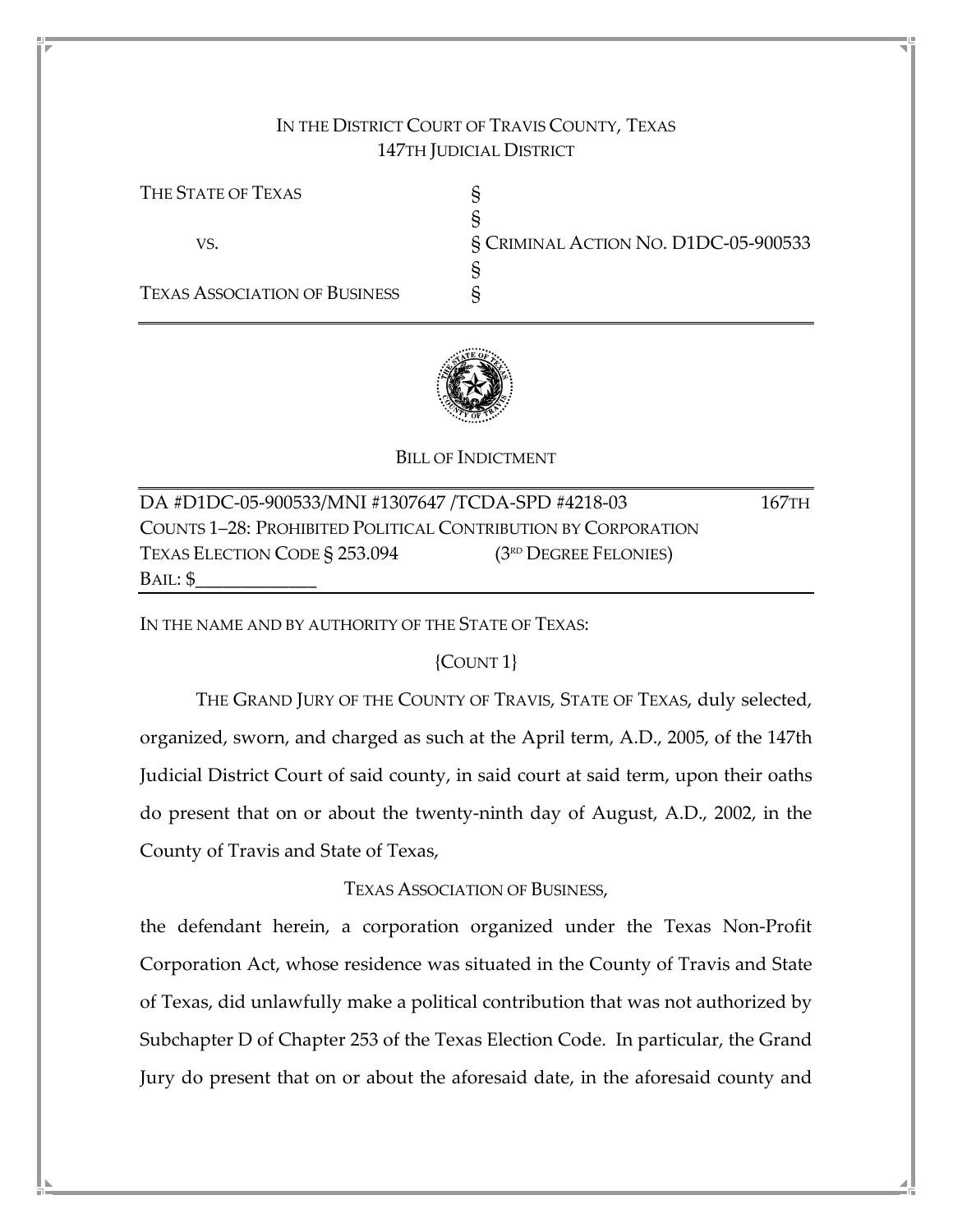state, the defendant, TEXAS ASSOCIATION OF BUSINESS, and Aetna Inc., a corporation organized under law of another state, did make a political contribution of \$60,000 to a political committee known as "TAB's Voter Education Campaign," "Texas Strategic Partners," "Texas Strategic Partners Political Subcommittee," "Strategic Partners Task Force," "Strategic Partners Task Force Political Subcommittee," "Texas Strategic Alliance," and "Texas Strategic Alliance Political Subcommittee"; that the aforesaid contribution was not authorized by Subchapter D of Chapter 253 of the Texas Election Code; and that the defendant, TEXAS ASSOCIATION OF BUSINESS, is criminally responsible for the aforesaid offense committed by the conduct of Aetna Inc.

## {COUNT 2}

 THE GRAND JURY FURTHER PRESENT THAT on or about the twenty-ninth day of August, A.D., 2002, in the County of Travis and State of Texas, the defendant, TEXAS ASSOCIATION OF BUSINESS, a corporation organized under the Texas Non-Profit Corporation Act, whose residence was situated in the County of Travis and State of Texas, did unlawfully make a political contribution that was not authorized by Subchapter D of Chapter 253 of the Texas Election Code. In particular, the Grand Jury do present that on or about the aforesaid date, in the aforesaid county and state, the defendant, TEXAS ASSOCIATION OF BUSINESS, and United Healthcare of Texas, Inc., a corporation organized under the Texas Business Corporation Act, did make a political contribution of \$60,000 to a political committee known as "TAB's Voter Education Campaign," "Texas Strategic Partners," "Texas Strategic Partners Political Subcommittee," "Strategic Partners Task Force," "Strategic Partners Task Force Political Subcommittee," "Texas Strategic Alliance," and "Texas Strategic Alliance Political Subcommittee"; that the aforesaid contribution was not authorized by Subchapter D of Chapter 253 of the Texas Election Code; and that the defendant,

The State of Texas vs. Texas Association of Business/Criminal Action No. D1DC-05-900533/Page 2 of 21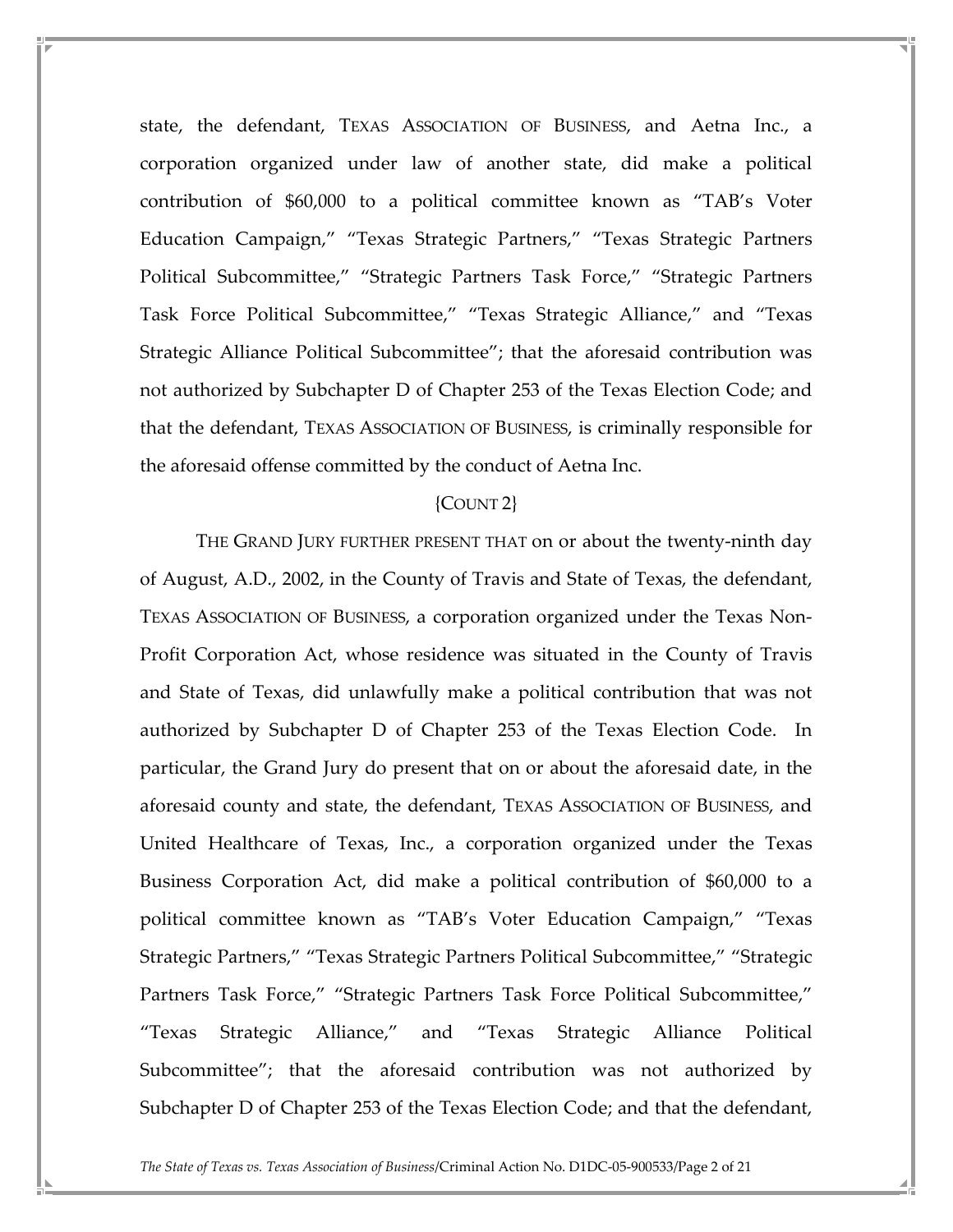TEXAS ASSOCIATION OF BUSINESS, is criminally responsible for the aforesaid offense committed by the conduct of United Healthcare of Texas, Inc.

### {COUNT 3}

 THE GRAND JURY FURTHER PRESENT THAT on or about the fifth day of September, A.D., 2002, in the County of Travis and State of Texas, the defendant, TEXAS ASSOCIATION OF BUSINESS, a corporation organized under the Texas Non-Profit Corporation Act, whose residence was situated in the County of Travis and State of Texas, did unlawfully make a political contribution that was not authorized by Subchapter D of Chapter 253 of the Texas Election Code. In particular, the Grand Jury do present that on or about the aforesaid date, in the aforesaid county and state, the defendant, TEXAS ASSOCIATION OF BUSINESS, and Humana Insurance Company, a corporation organized under law of another state, did make a political contribution of \$95,000 to a political committee known as "TAB's Voter Education Campaign," "Texas Strategic Partners," "Texas Strategic Partners Political Subcommittee," "Strategic Partners Task Force," "Strategic Partners Task Force Political Subcommittee," "Texas Strategic Alliance," and "Texas Strategic Alliance Political Subcommittee"; that the aforesaid contribution was not authorized by Subchapter D of Chapter 253 of the Texas Election Code; and that the defendant, TEXAS ASSOCIATION OF BUSINESS, is criminally responsible for the aforesaid offense committed by the conduct of Humana Insurance Company.

#### ${COUNT 4}$

 THE GRAND JURY FURTHER PRESENT THAT on or about the ninth day of September, A.D., 2002, in the County of Travis and State of Texas, the defendant, TEXAS ASSOCIATION OF BUSINESS, a corporation organized under the Texas Non-Profit Corporation Act, whose residence was situated in the County of Travis and State of Texas, did unlawfully make a political contribution that was not

The State of Texas vs. Texas Association of Business/Criminal Action No. D1DC-05-900533/Page 3 of 21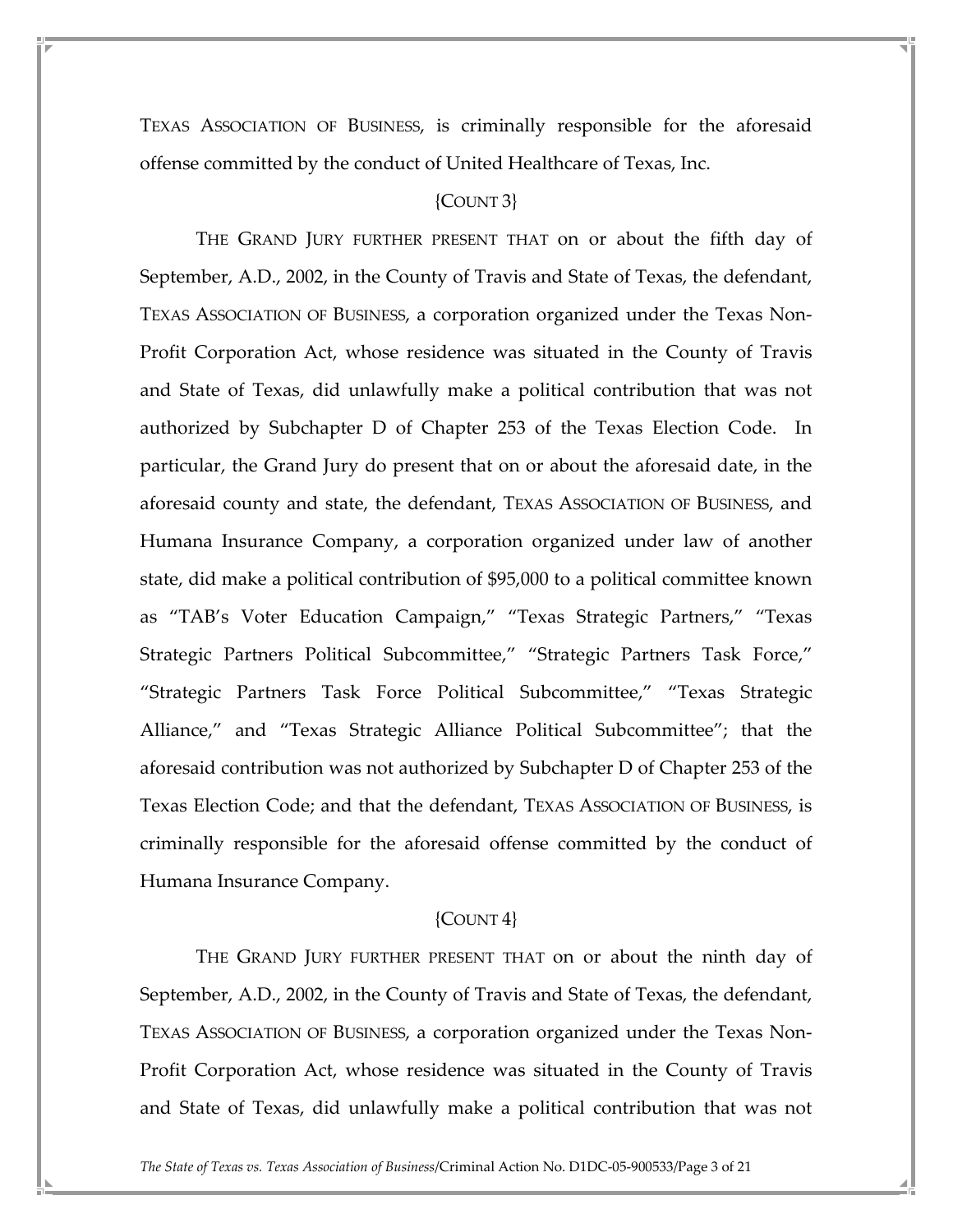authorized by Subchapter D of Chapter 253 of the Texas Election Code. In particular, the Grand Jury do present that on or about the aforesaid date, in the aforesaid county and state, the defendant, TEXAS ASSOCIATION OF BUSINESS, and AT&T Corp., a corporation organized under law of another state, did make a political contribution of \$150,000 to a political committee known as "TAB's Voter Education Campaign," "Texas Strategic Partners," "Texas Strategic Partners Political Subcommittee," "Strategic Partners Task Force," "Strategic Partners Task Force Political Subcommittee," "Texas Strategic Alliance," and "Texas Strategic Alliance Political Subcommittee"; that the aforesaid contribution was not authorized by Subchapter D of Chapter 253 of the Texas Election Code; and that the defendant, TEXAS ASSOCIATION OF BUSINESS, is criminally responsible for the aforesaid offense committed by the conduct of AT&T Corp.

### {COUNT 5}

 THE GRAND JURY FURTHER PRESENT THAT on or about the seventeenth day of September, A.D., 2002, in the County of Travis and State of Texas, the defendant, TEXAS ASSOCIATION OF BUSINESS, a corporation organized under the Texas Non-Profit Corporation Act, whose residence was situated in the County of Travis and State of Texas, did unlawfully make a political contribution that was not authorized by Subchapter D of Chapter 253 of the Texas Election Code. In particular, the Grand Jury do present that on or about the aforesaid date, in the aforesaid county and state, the defendant, TEXAS ASSOCIATION OF BUSINESS, and Great-West Healthcare of Texas, Inc., a corporation organized under the Texas Business Corporation Act, did make a political contribution of \$25,000 to a political committee known as "TAB's Voter Education Campaign," "Texas Strategic Partners," "Texas Strategic Partners Political Subcommittee," "Strategic Partners Task Force," "Strategic Partners Task Force Political Subcommittee," "Texas Strategic Alliance," and "Texas Strategic Alliance Political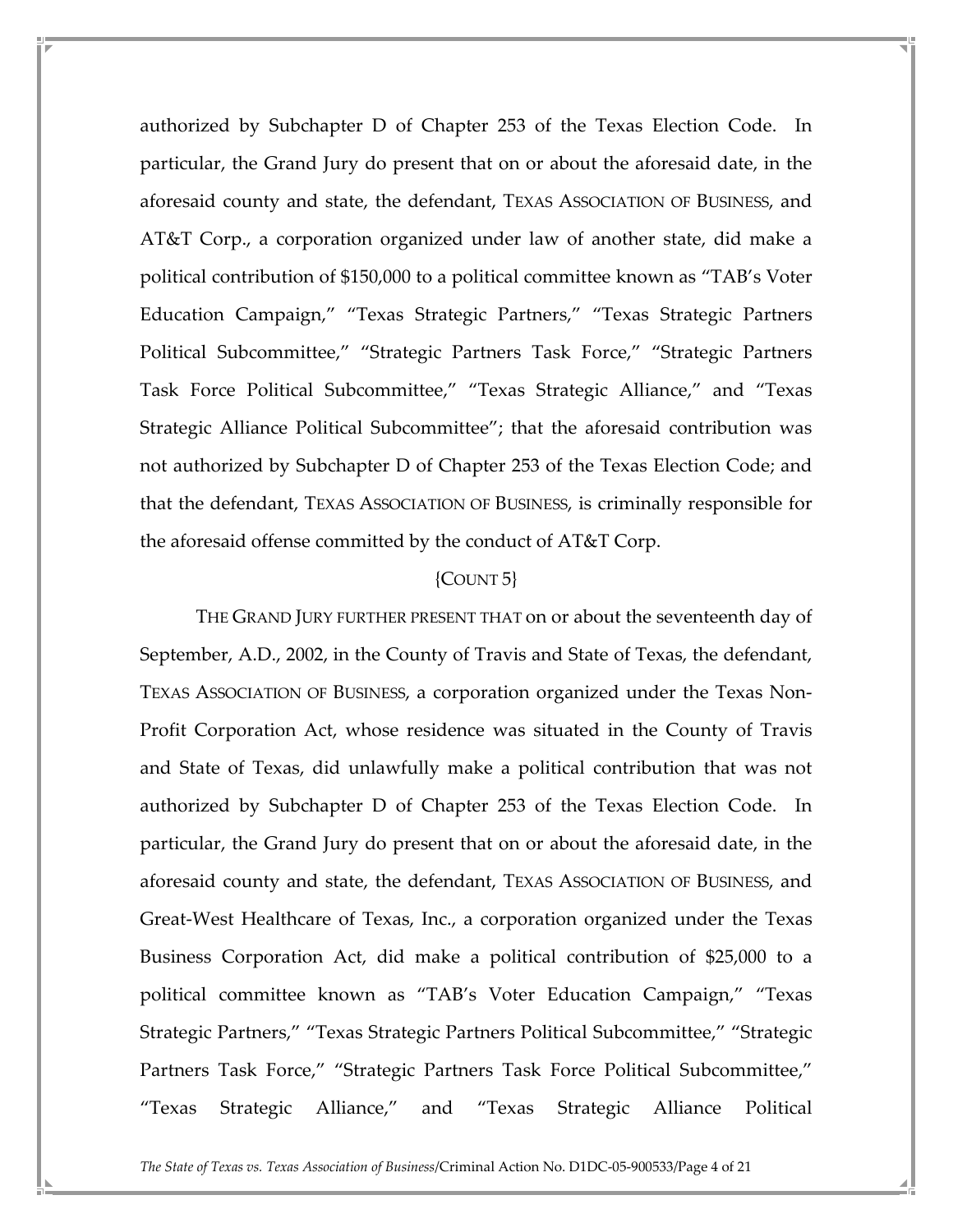Subcommittee"; that the aforesaid contribution was not authorized by Subchapter D of Chapter 253 of the Texas Election Code; and that the defendant, TEXAS ASSOCIATION OF BUSINESS, is criminally responsible for the aforesaid offense committed by the conduct of Great-West Healthcare of Texas, Inc.

## {COUNT 6}

 THE GRAND JURY FURTHER PRESENT THAT on or about the eighteenth day of September, A.D., 2002, in the County of Travis and State of Texas, the defendant, TEXAS ASSOCIATION OF BUSINESS, a corporation organized under the Texas Non-Profit Corporation Act, whose residence was situated in the County of Travis and State of Texas, did unlawfully make a political contribution that was not authorized by Subchapter D of Chapter 253 of the Texas Election Code. In particular, the Grand Jury do present that on or about the aforesaid date, in the aforesaid county and state, the defendant, TEXAS ASSOCIATION OF BUSINESS, and Connecticut General Life Insurance Company, a corporation organized under law of another state, did make a political contribution of \$20,000 to a political committee known as "TAB's Voter Education Campaign," "Texas Strategic Partners," "Texas Strategic Partners Political Subcommittee," "Strategic Partners Task Force," "Strategic Partners Task Force Political Subcommittee," "Texas Strategic Alliance," and "Texas Strategic Alliance Political Subcommittee"; that the aforesaid contribution was not authorized by Subchapter D of Chapter 253 of the Texas Election Code; and that the defendant, TEXAS ASSOCIATION OF BUSINESS, is criminally responsible for the aforesaid offense committed by the conduct of Connecticut General Life Insurance Company.

## {COUNT 7}

 THE GRAND JURY FURTHER PRESENT THAT on or about the eighteenth day of September, A.D., 2002, in the County of Travis and State of Texas, the defendant, TEXAS ASSOCIATION OF BUSINESS, a corporation organized under the Texas Non-

The State of Texas vs. Texas Association of Business/Criminal Action No. D1DC-05-900533/Page 5 of 21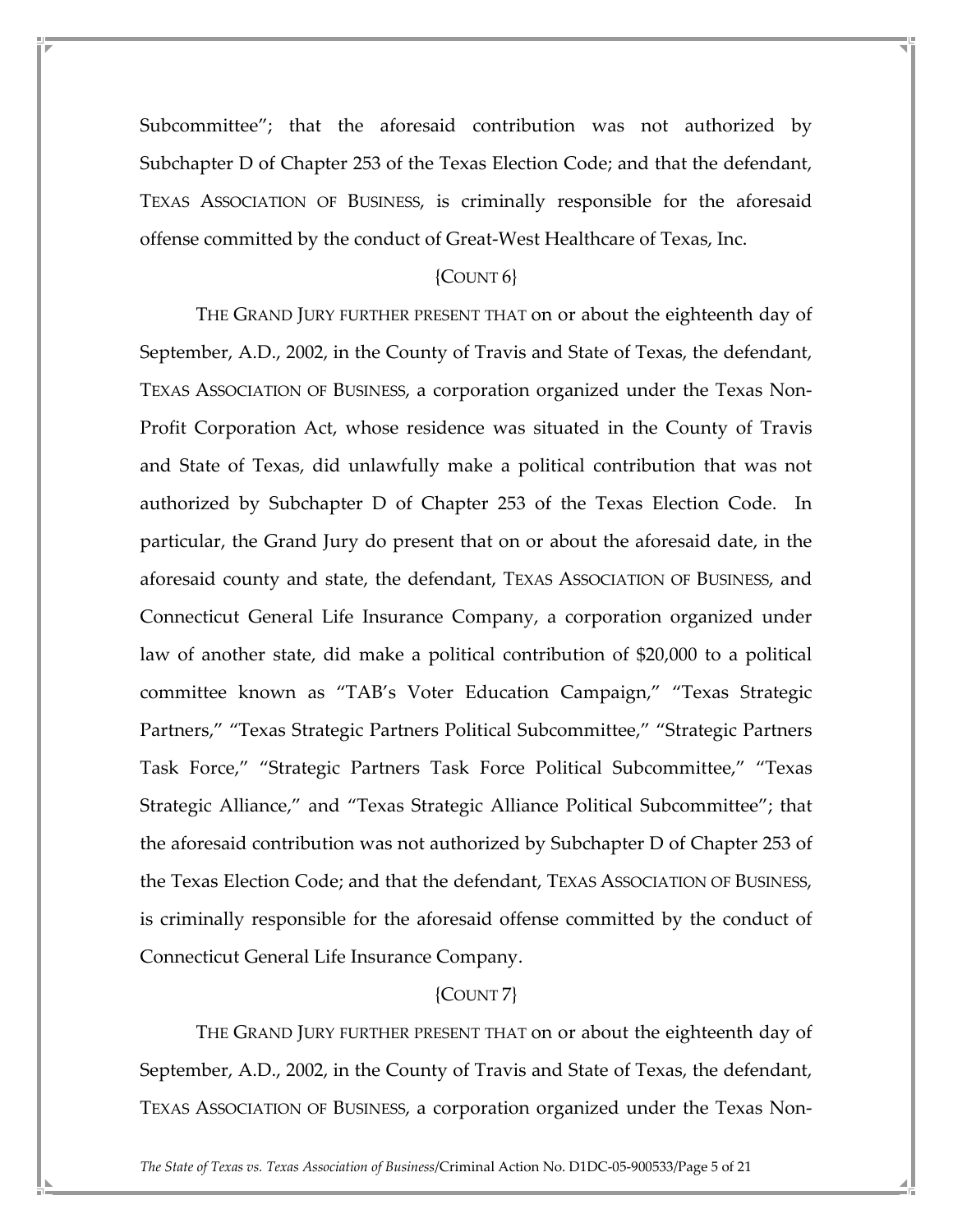Profit Corporation Act, whose residence was situated in the County of Travis and State of Texas, did unlawfully make a political contribution that was not authorized by Subchapter D of Chapter 253 of the Texas Election Code. In particular, the Grand Jury do present that on or about the aforesaid date, in the aforesaid county and state, the defendant, TEXAS ASSOCIATION OF BUSINESS, and Connecticut General Life Insurance Company, a corporation organized under law of another state, did make a political contribution of \$20,000 to a political committee known as "TAB's Voter Education Campaign," "Texas Strategic Partners," "Texas Strategic Partners Political Subcommittee," "Strategic Partners Task Force," "Strategic Partners Task Force Political Subcommittee," "Texas Strategic Alliance," and "Texas Strategic Alliance Political Subcommittee"; that the aforesaid contribution was not authorized by Subchapter D of Chapter 253 of the Texas Election Code; and that the defendant, TEXAS ASSOCIATION OF BUSINESS, is criminally responsible for the aforesaid offense committed by the conduct of Connecticut General Life Insurance Company.

### ${COUNT8}$

 THE GRAND JURY FURTHER PRESENT THAT on or about the eighth day of October, A.D., 2002, in the County of Travis and State of Texas, the defendant, TEXAS ASSOCIATION OF BUSINESS, a corporation organized under the Texas Non-Profit Corporation Act, whose residence was situated in the County of Travis and State of Texas, did unlawfully make a political contribution that was not authorized by Subchapter D of Chapter 253 of the Texas Election Code. In particular, the Grand Jury do present that on or about the aforesaid date, in the aforesaid county and state, the defendant, TEXAS ASSOCIATION OF BUSINESS, and Liberty Mutual Insurance Company, a corporation organized under law of another state, did make a political contribution of \$25,000 to a political committee known as "TAB's Voter Education Campaign," "Texas Strategic Partners,"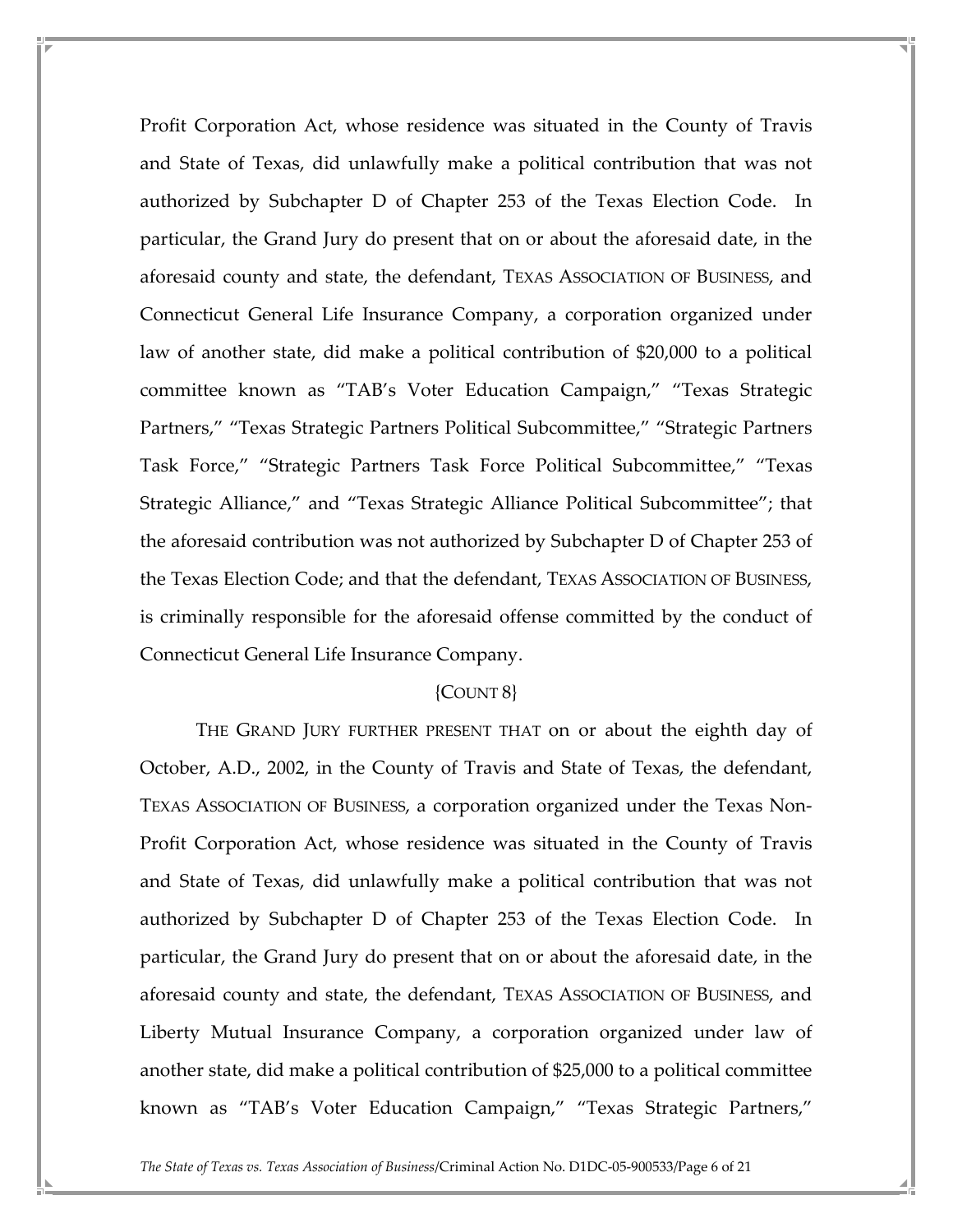"Texas Strategic Partners Political Subcommittee," "Strategic Partners Task Force," "Strategic Partners Task Force Political Subcommittee," "Texas Strategic Alliance," and "Texas Strategic Alliance Political Subcommittee"; that the aforesaid contribution was not authorized by Subchapter D of Chapter 253 of the Texas Election Code; and that the defendant, TEXAS ASSOCIATION OF BUSINESS, is criminally responsible for the aforesaid offense committed by the conduct of Liberty Mutual Insurance Company.

### ${COUNT9}$

 THE GRAND JURY FURTHER PRESENT THAT on or about the eighth day of October, A.D., 2002, in the County of Travis and State of Texas, the defendant, TEXAS ASSOCIATION OF BUSINESS, a corporation organized under the Texas Non-Profit Corporation Act, whose residence was situated in the County of Travis and State of Texas, did unlawfully make a political contribution that was not authorized by Subchapter D of Chapter 253 of the Texas Election Code. In particular, the Grand Jury do present that on or about the aforesaid date, in the aforesaid county and state, the defendant, TEXAS ASSOCIATION OF BUSINESS, and Travelers Property Casualty Corp., a corporation organized under law of another state, did make a political contribution of \$25,000 to a political committee known as "TAB's Voter Education Campaign," "Texas Strategic Partners," "Texas Strategic Partners Political Subcommittee," "Strategic Partners Task Force," "Strategic Partners Task Force Political Subcommittee," "Texas Strategic Alliance," and "Texas Strategic Alliance Political Subcommittee"; that the aforesaid contribution was not authorized by Subchapter D of Chapter 253 of the Texas Election Code; and that the defendant, TEXAS ASSOCIATION OF BUSINESS, is criminally responsible for the aforesaid offense committed by the conduct of Travelers Property Casualty Corp.

The State of Texas vs. Texas Association of Business/Criminal Action No. D1DC-05-900533/Page 7 of 21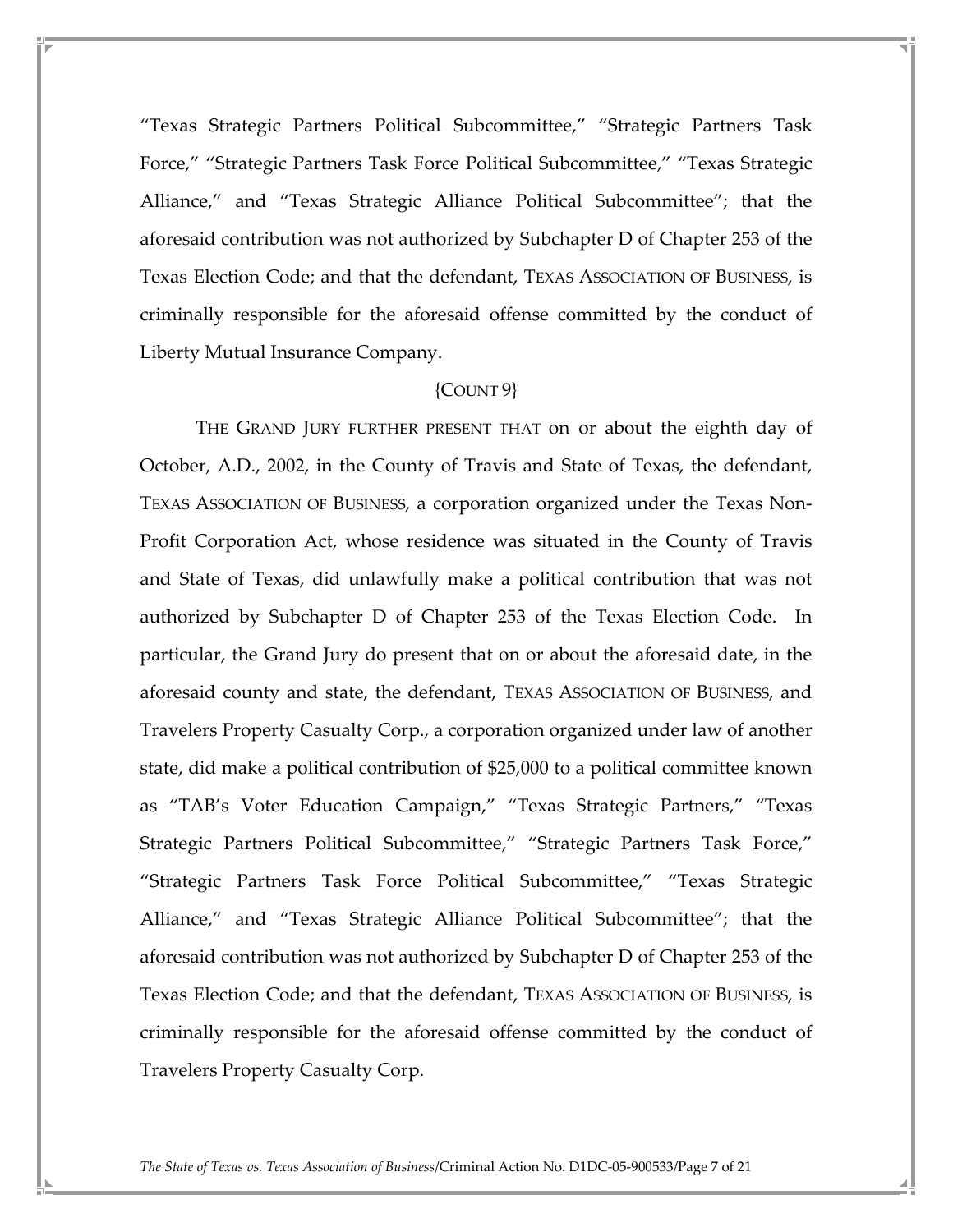### ${C$ OUNT  $10$

 THE GRAND JURY FURTHER PRESENT THAT on or about the tenth day of October, A.D., 2002, in the County of Travis and State of Texas, the defendant, TEXAS ASSOCIATION OF BUSINESS, a corporation organized under the Texas Non-Profit Corporation Act, whose residence was situated in the County of Travis and State of Texas, did unlawfully make a political contribution that was not authorized by Subchapter D of Chapter 253 of the Texas Election Code. In particular, the Grand Jury do present that on or about the aforesaid date, in the aforesaid county and state, the defendant, TEXAS ASSOCIATION OF BUSINESS, and Fortis Insurance Company, a corporation organized under law of another state, did make a political contribution of \$25,000 to a political committee known as "TAB's Voter Education Campaign," "Texas Strategic Partners," "Texas Strategic Partners Political Subcommittee," "Strategic Partners Task Force," "Strategic Partners Task Force Political Subcommittee," "Texas Strategic Alliance," and "Texas Strategic Alliance Political Subcommittee"; that the aforesaid contribution was not authorized by Subchapter D of Chapter 253 of the Texas Election Code; and that the defendant, TEXAS ASSOCIATION OF BUSINESS, is criminally responsible for the aforesaid offense committed by the conduct of Fortis Insurance Company.

## {COUNT 11}

 THE GRAND JURY FURTHER PRESENT THAT on or about the sixteenth day of October, A.D., 2002, in the County of Travis and State of Texas, the defendant, TEXAS ASSOCIATION OF BUSINESS, a corporation organized under the Texas Non-Profit Corporation Act, whose residence was situated in the County of Travis and State of Texas, did unlawfully make a political contribution that was not authorized by Subchapter D of Chapter 253 of the Texas Election Code. In particular, the Grand Jury do present that on or about the aforesaid date, in the aforesaid county and state, the defendant, TEXAS ASSOCIATION OF BUSINESS, and

The State of Texas vs. Texas Association of Business/Criminal Action No. D1DC-05-900533/Page 8 of 21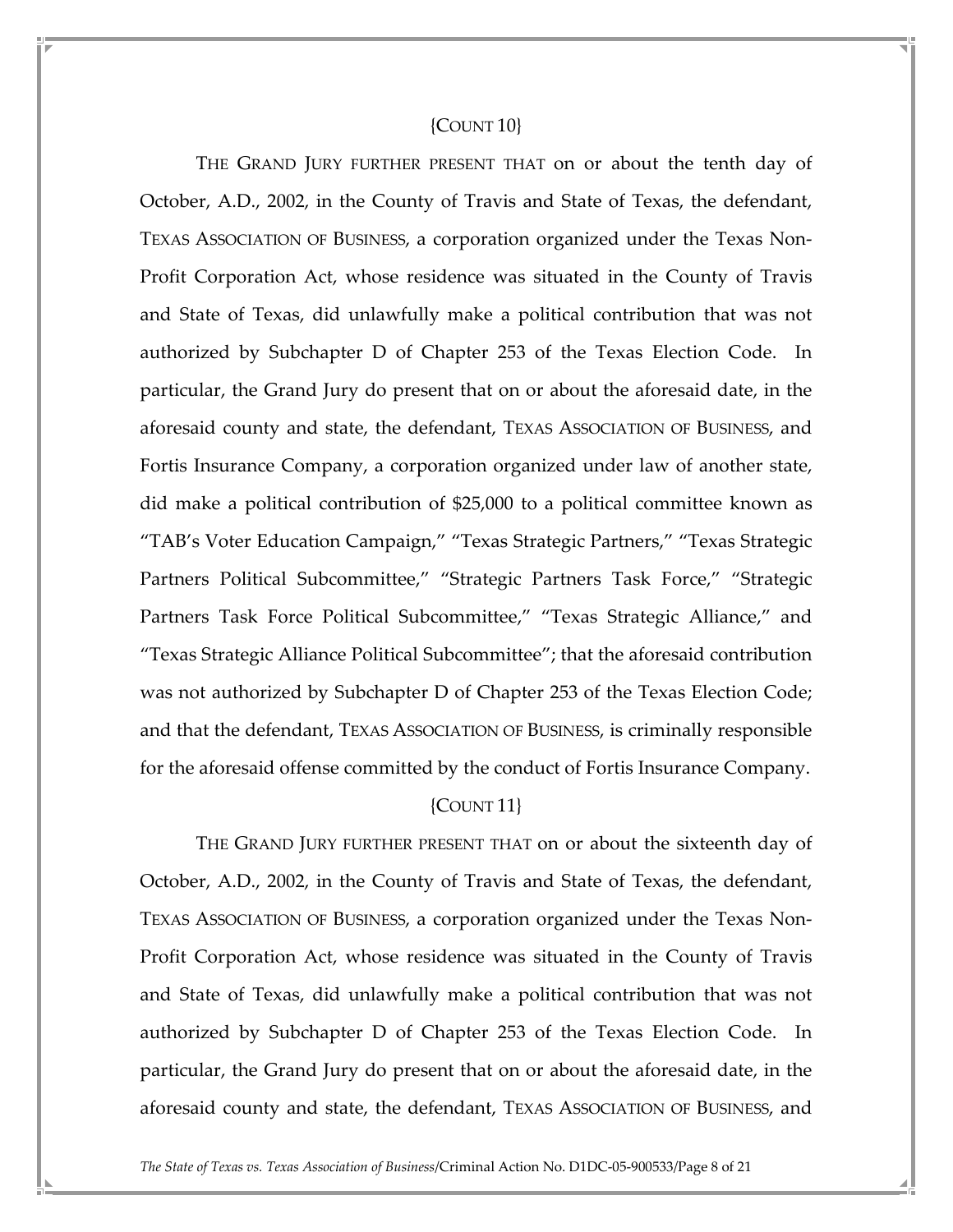Dannenbaum Engineering Corporation, a corporation organized under the Texas Business Corporation Act, did make a political contribution of \$50,000 to a political committee known as "TAB's Voter Education Campaign," "Texas Strategic Partners," "Texas Strategic Partners Political Subcommittee," "Strategic Partners Task Force," "Strategic Partners Task Force Political Subcommittee," "Texas Strategic Alliance," and "Texas Strategic Alliance Political Subcommittee"; that the aforesaid contribution was not authorized by Subchapter D of Chapter 253 of the Texas Election Code; and that the defendant, TEXAS ASSOCIATION OF BUSINESS, is criminally responsible for the aforesaid offense committed by the conduct of Dannenbaum Engineering Corporation.

## {COUNT 12}

 THE GRAND JURY FURTHER PRESENT THAT on or about the sixteenth day of October, A.D., 2002, in the County of Travis and State of Texas, the defendant, TEXAS ASSOCIATION OF BUSINESS, a corporation organized under the Texas Non-Profit Corporation Act, whose residence was situated in the County of Travis and State of Texas, did unlawfully make a political contribution that was not authorized by Subchapter D of Chapter 253 of the Texas Election Code. In particular, the Grand Jury do present that on or about the aforesaid date, in the aforesaid county and state, the defendant, TEXAS ASSOCIATION OF BUSINESS, and J.F. Thompson, Inc., a corporation organized under the Texas Business Corporation Act, did make a political contribution of \$25,000 to a political committee known as "TAB's Voter Education Campaign," "Texas Strategic Partners," "Texas Strategic Partners Political Subcommittee," "Strategic Partners Task Force," "Strategic Partners Task Force Political Subcommittee," "Texas Strategic Alliance," and "Texas Strategic Alliance Political Subcommittee"; that the aforesaid contribution was not authorized by Subchapter D of Chapter 253 of the Texas Election Code; and that the defendant, TEXAS ASSOCIATION OF BUSINESS,

The State of Texas vs. Texas Association of Business/Criminal Action No. D1DC-05-900533/Page 9 of 21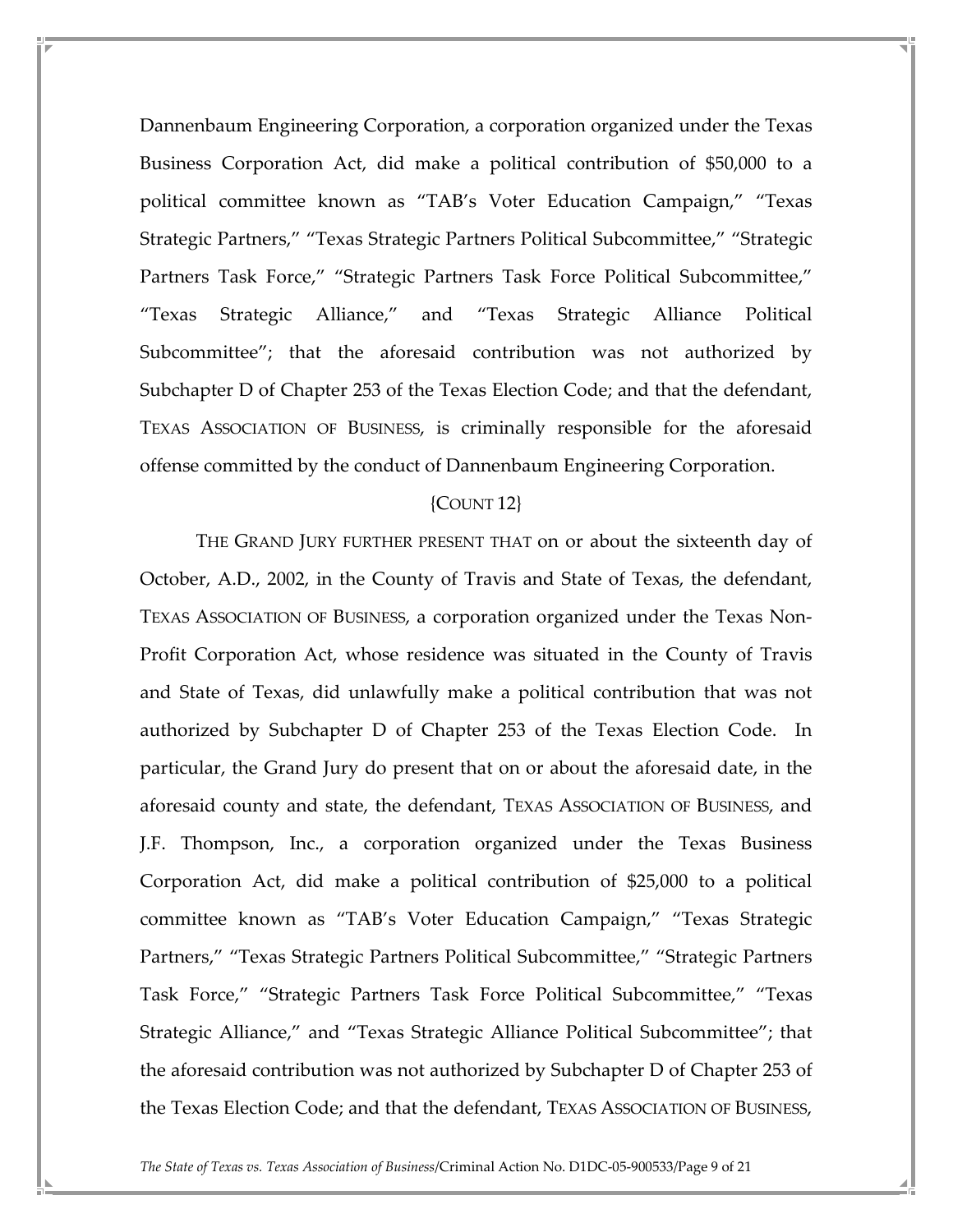is criminally responsible for the aforesaid offense committed by the conduct of J.F. Thompson, Inc.

### {COUNT 13}

 THE GRAND JURY FURTHER PRESENT THAT on or about the seventeenth day of October, A.D., 2002, in the County of Travis and State of Texas, the defendant, TEXAS ASSOCIATION OF BUSINESS, a corporation organized under the Texas Non-Profit Corporation Act, whose residence was situated in the County of Travis and State of Texas, did unlawfully make a political contribution that was not authorized by Subchapter D of Chapter 253 of the Texas Election Code. In particular, the Grand Jury do present that on or about the aforesaid date, in the aforesaid county and state, the defendant, TEXAS ASSOCIATION OF BUSINESS, and Great-West Healthcare of Texas, Inc., a corporation organized under the Texas Business Corporation Act, did make a political contribution of \$25,000 to a political committee known as "TAB's Voter Education Campaign," "Texas Strategic Partners," "Texas Strategic Partners Political Subcommittee," "Strategic Partners Task Force," "Strategic Partners Task Force Political Subcommittee," "Texas Strategic Alliance," and "Texas Strategic Alliance Political Subcommittee"; that the aforesaid contribution was not authorized by Subchapter D of Chapter 253 of the Texas Election Code; and that the defendant, TEXAS ASSOCIATION OF BUSINESS, is criminally responsible for the aforesaid offense committed by the conduct of Great-West Healthcare of Texas, Inc.

#### ${C$ OUNT 14 $}$

 THE GRAND JURY FURTHER PRESENT THAT on or about the seventeenth day of October, A.D., 2002, in the County of Travis and State of Texas, the defendant, TEXAS ASSOCIATION OF BUSINESS, a corporation organized under the Texas Non-Profit Corporation Act, whose residence was situated in the County of Travis and State of Texas, did unlawfully make a political contribution that was not

The State of Texas vs. Texas Association of Business/Criminal Action No. D1DC-05-900533/Page 10 of 21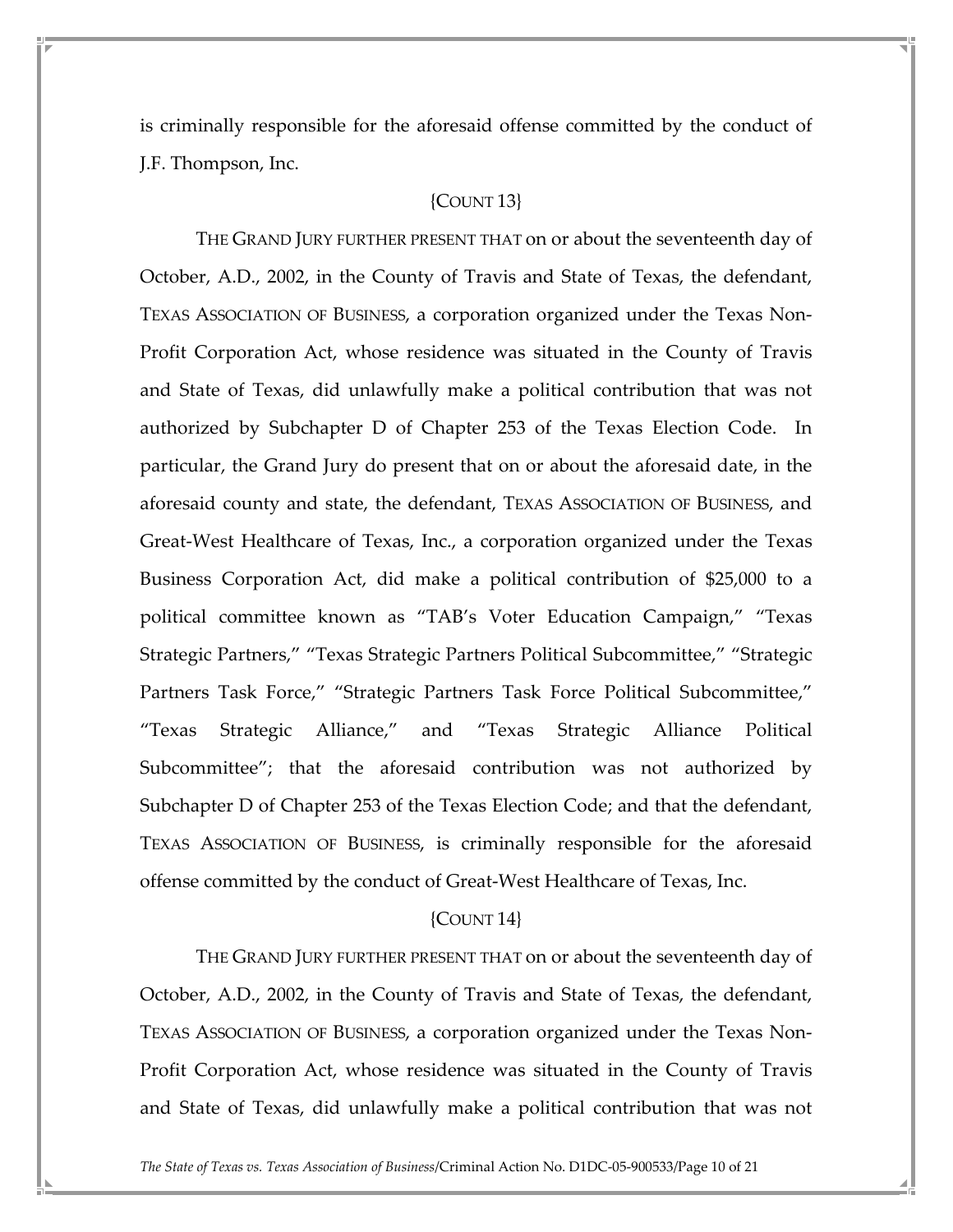authorized by Subchapter D of Chapter 253 of the Texas Election Code. In particular, the Grand Jury do present that on or about the aforesaid date, in the aforesaid county and state, the defendant, TEXAS ASSOCIATION OF BUSINESS, and United Services Automobile Association, a corporation organized under the Texas Business Corporation Act, did make a political contribution of \$5,000 to a political committee known as "TAB's Voter Education Campaign," "Texas Strategic Partners," "Texas Strategic Partners Political Subcommittee," "Strategic Partners Task Force," "Strategic Partners Task Force Political Subcommittee," "Texas Strategic Alliance," and "Texas Strategic Alliance Political Subcommittee"; that the aforesaid contribution was not authorized by Subchapter D of Chapter 253 of the Texas Election Code; and that the defendant, TEXAS ASSOCIATION OF BUSINESS, is criminally responsible for the aforesaid offense committed by the conduct of United Services Automobile Association.

### ${COUNT 15}$

 THE GRAND JURY FURTHER PRESENT THAT on or about the seventeenth day of October, A.D., 2002, in the County of Travis and State of Texas, the defendant, TEXAS ASSOCIATION OF BUSINESS, a corporation organized under the Texas Non-Profit Corporation Act, whose residence was situated in the County of Travis and State of Texas, did unlawfully make a political contribution that was not authorized by Subchapter D of Chapter 253 of the Texas Election Code. In particular, the Grand Jury do present that on or about the aforesaid date, in the aforesaid county and state, the defendant, TEXAS ASSOCIATION OF BUSINESS, and Kemper Insurance Companies, a corporation organized under law of another state, did make a political contribution of \$5,000 to a political committee known as "TAB's Voter Education Campaign," "Texas Strategic Partners," "Texas Strategic Partners Political Subcommittee," "Strategic Partners Task Force," "Strategic Partners Task Force Political Subcommittee," "Texas Strategic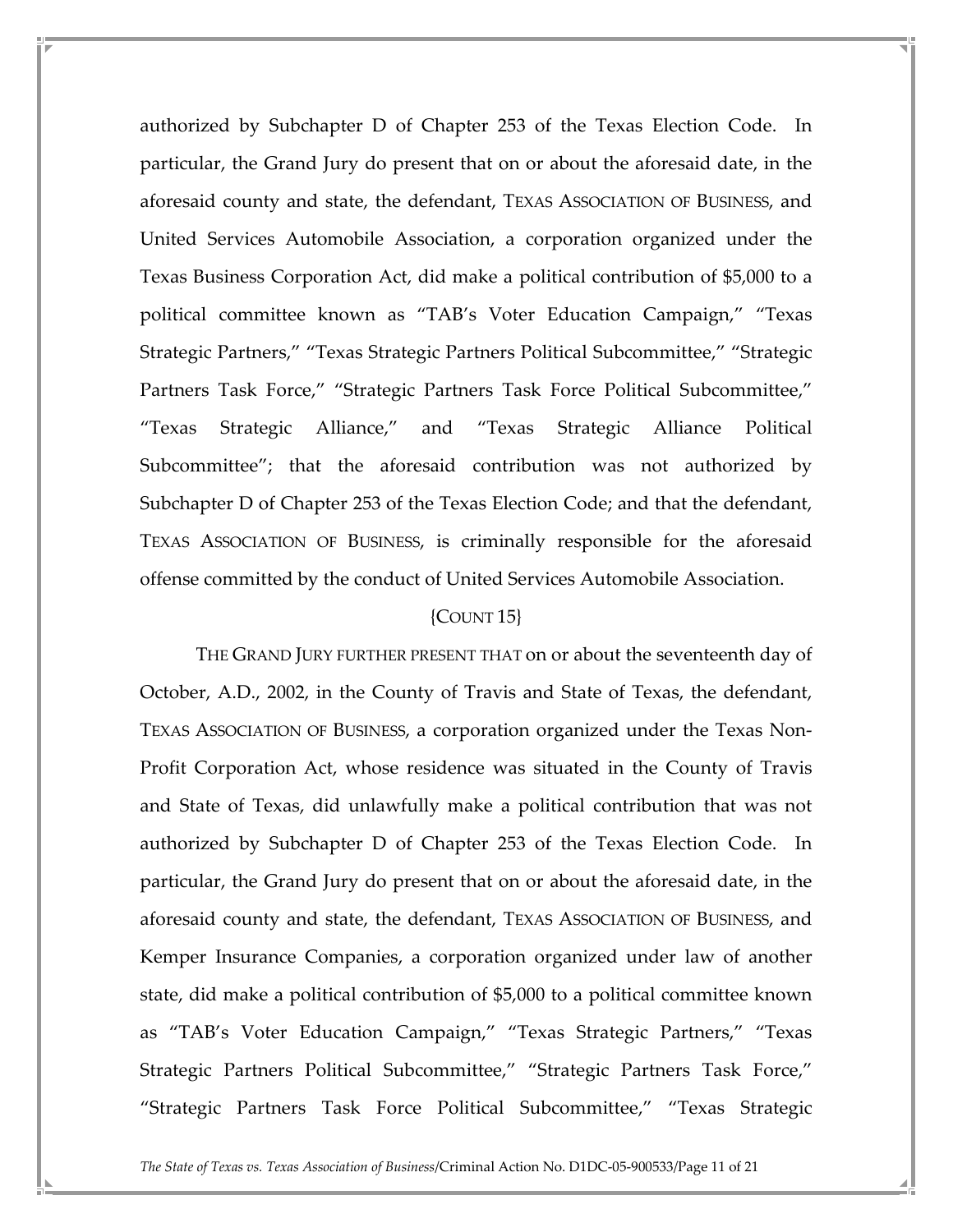Alliance," and "Texas Strategic Alliance Political Subcommittee"; that the aforesaid contribution was not authorized by Subchapter D of Chapter 253 of the Texas Election Code; and that the defendant, TEXAS ASSOCIATION OF BUSINESS, is criminally responsible for the aforesaid offense committed by the conduct of Kemper Insurance Companies.

#### ${COUNT16}$

 THE GRAND JURY FURTHER PRESENT THAT on or about the eighteenth day of October, A.D., 2002, in the County of Travis and State of Texas, the defendant, TEXAS ASSOCIATION OF BUSINESS, a corporation organized under the Texas Non-Profit Corporation Act, whose residence was situated in the County of Travis and State of Texas, did unlawfully make a political contribution that was not authorized by Subchapter D of Chapter 253 of the Texas Election Code. In particular, the Grand Jury do present that on or about the aforesaid date, in the aforesaid county and state, the defendant, TEXAS ASSOCIATION OF BUSINESS, and Royal Indemnity Company, a corporation organized under law of another state, did make a political contribution of \$5,000 to a political committee known as "TAB's Voter Education Campaign," "Texas Strategic Partners," "Texas Strategic Partners Political Subcommittee," "Strategic Partners Task Force," "Strategic Partners Task Force Political Subcommittee," "Texas Strategic Alliance," and "Texas Strategic Alliance Political Subcommittee"; that the aforesaid contribution was not authorized by Subchapter D of Chapter 253 of the Texas Election Code; and that the defendant, TEXAS ASSOCIATION OF BUSINESS, is criminally responsible for the aforesaid offense committed by the conduct of Royal Indemnity Company.

## {COUNT 17}

 THE GRAND JURY FURTHER PRESENT THAT on or about the eighteenth day of October, A.D., 2002, in the County of Travis and State of Texas, the defendant,

The State of Texas vs. Texas Association of Business/Criminal Action No. D1DC-05-900533/Page 12 of 21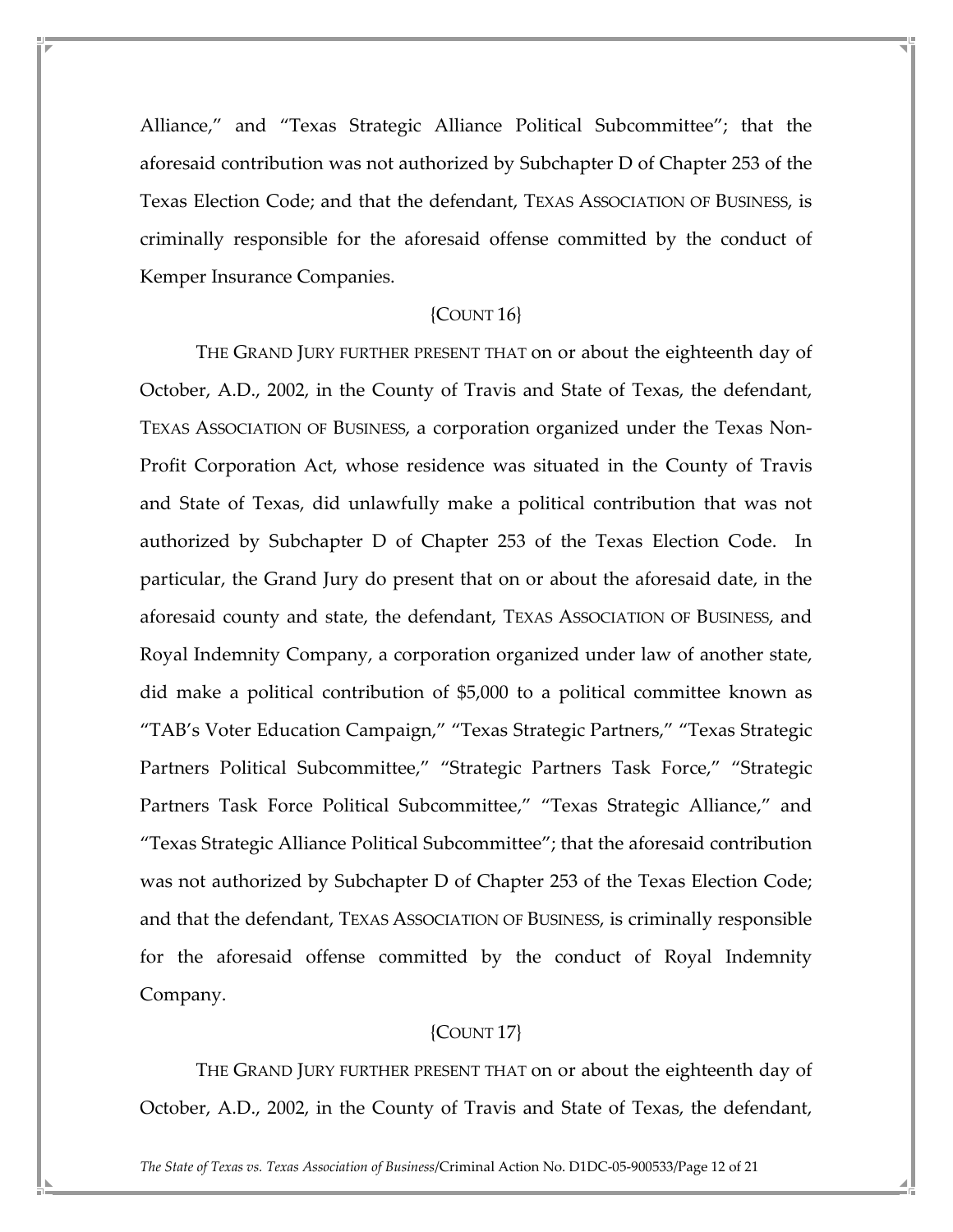TEXAS ASSOCIATION OF BUSINESS, a corporation organized under the Texas Non-Profit Corporation Act, whose residence was situated in the County of Travis and State of Texas, did unlawfully make a political contribution that was not authorized by Subchapter D of Chapter 253 of the Texas Election Code. In particular, the Grand Jury do present that on or about the aforesaid date, in the aforesaid county and state, the defendant, TEXAS ASSOCIATION OF BUSINESS, and State Farm Mutual Automobile Insurance Company, a corporation organized under law of another state, did make a political contribution of \$25,000 to a political committee known as "TAB's Voter Education Campaign," "Texas Strategic Partners," "Texas Strategic Partners Political Subcommittee," "Strategic Partners Task Force," "Strategic Partners Task Force Political Subcommittee," "Texas Strategic Alliance," and "Texas Strategic Alliance Political Subcommittee"; that the aforesaid contribution was not authorized by Subchapter D of Chapter 253 of the Texas Election Code; and that the defendant, TEXAS ASSOCIATION OF BUSINESS, is criminally responsible for the aforesaid offense committed by the conduct of State Farm Mutual Automobile Insurance Company.

#### {COUNT 18}

 THE GRAND JURY FURTHER PRESENT THAT on or about the twenty-second day of October, A.D., 2002, in the County of Travis and State of Texas, the defendant, TEXAS ASSOCIATION OF BUSINESS, a corporation organized under the Texas Non-Profit Corporation Act, whose residence was situated in the County of Travis and State of Texas, did unlawfully make a political contribution that was not authorized by Subchapter D of Chapter 253 of the Texas Election Code. In particular, the Grand Jury do present that on or about the aforesaid date, in the aforesaid county and state, the defendant, TEXAS ASSOCIATION OF BUSINESS, and Allstate Insurance Company, a corporation organized under law of another

The State of Texas vs. Texas Association of Business/Criminal Action No. D1DC-05-900533/Page 13 of 21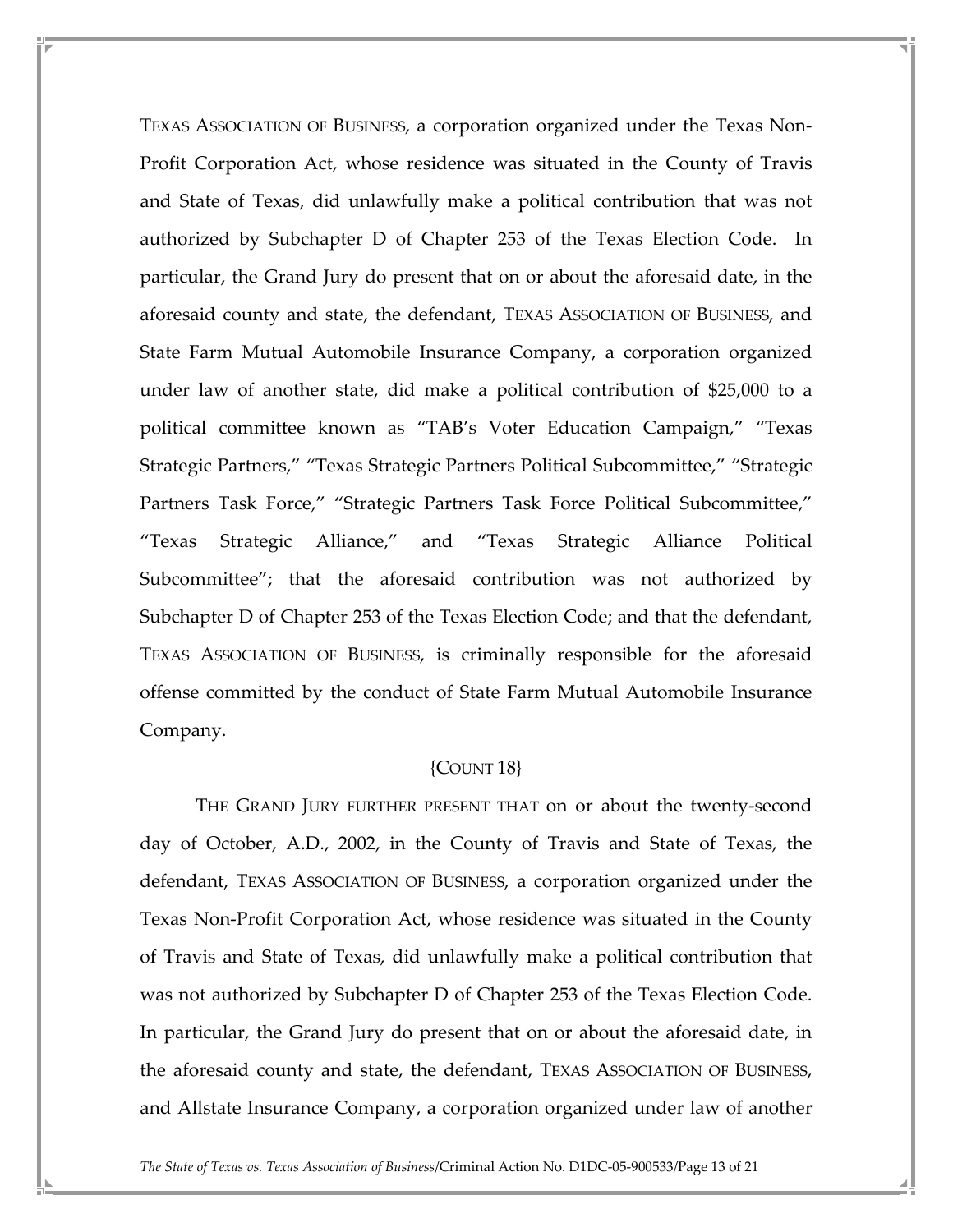state, did make a political contribution of \$20,000 to a political committee known as "TAB's Voter Education Campaign," "Texas Strategic Partners," "Texas Strategic Partners Political Subcommittee," "Strategic Partners Task Force," "Strategic Partners Task Force Political Subcommittee," "Texas Strategic Alliance," and "Texas Strategic Alliance Political Subcommittee"; that the aforesaid contribution was not authorized by Subchapter D of Chapter 253 of the Texas Election Code; and that the defendant, TEXAS ASSOCIATION OF BUSINESS, is criminally responsible for the aforesaid offense committed by the conduct of Allstate Insurance Company.

### {COUNT 19}

 THE GRAND JURY FURTHER PRESENT THAT on or about the twenty-second day of October, A.D., 2002, in the County of Travis and State of Texas, the defendant, TEXAS ASSOCIATION OF BUSINESS, a corporation organized under the Texas Non-Profit Corporation Act, whose residence was situated in the County of Travis and State of Texas, did unlawfully make a political contribution that was not authorized by Subchapter D of Chapter 253 of the Texas Election Code. In particular, the Grand Jury do present that on or about the aforesaid date, in the aforesaid county and state, the defendant, TEXAS ASSOCIATION OF BUSINESS, and Metropolitan Life Insurance Company, a corporation organized under law of another state, did make a political contribution of \$10,000 to a political committee known as "TAB's Voter Education Campaign," "Texas Strategic Partners," "Texas Strategic Partners Political Subcommittee," "Strategic Partners Task Force," "Strategic Partners Task Force Political Subcommittee," "Texas Strategic Alliance," and "Texas Strategic Alliance Political Subcommittee"; that the aforesaid contribution was not authorized by Subchapter D of Chapter 253 of the Texas Election Code; and that the defendant, TEXAS ASSOCIATION OF BUSINESS, is criminally responsible for the aforesaid offense committed by the conduct of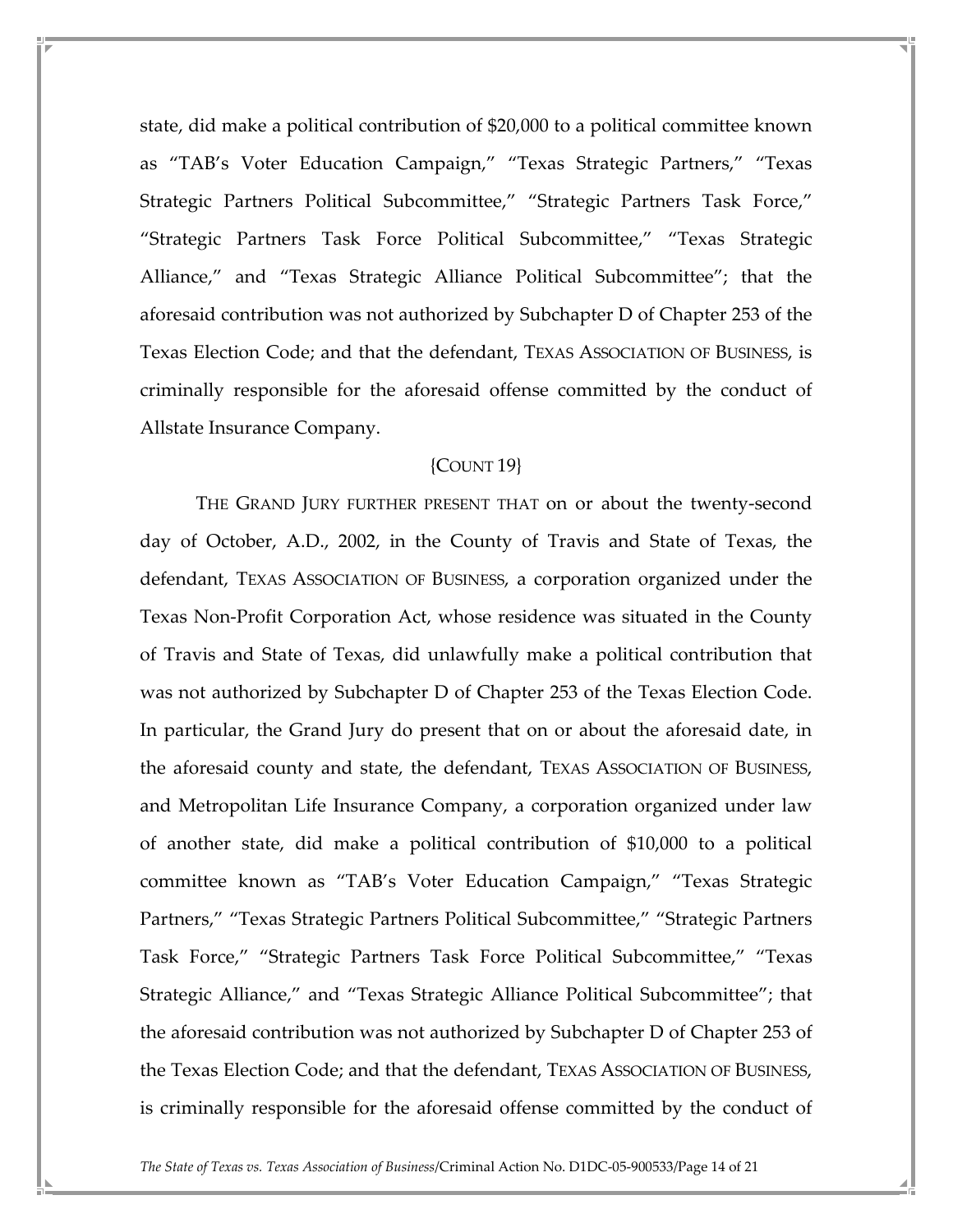Metropolitan Life Insurance Company.

### {COUNT 20}

 THE GRAND JURY FURTHER PRESENT THAT on or about the twenty-first day of October, A.D., 2002, in the County of Travis and State of Texas, the defendant, TEXAS ASSOCIATION OF BUSINESS, a corporation organized under the Texas Non-Profit Corporation Act, whose residence was situated in the County of Travis and State of Texas, did unlawfully make a political contribution that was not authorized by Subchapter D of Chapter 253 of the Texas Election Code. In particular, the Grand Jury do present that on or about the aforesaid date, in the aforesaid county and state, the defendant, TEXAS ASSOCIATION OF BUSINESS, and AT&T Corp., a corporation organized under law of another state, did make a political contribution of \$150,000 to a political committee known as "TAB's Voter Education Campaign," "Texas Strategic Partners," "Texas Strategic Partners Political Subcommittee," "Strategic Partners Task Force," "Strategic Partners Task Force Political Subcommittee," "Texas Strategic Alliance," and "Texas Strategic Alliance Political Subcommittee"; that the aforesaid contribution was not authorized by Subchapter D of Chapter 253 of the Texas Election Code; and that the defendant, TEXAS ASSOCIATION OF BUSINESS, is criminally responsible for the aforesaid offense committed by the conduct of AT&T Corp.

### ${COUNT 21}$

 THE GRAND JURY FURTHER PRESENT THAT on or about the twenty-fourth day of October, A.D., 2002, in the County of Travis and State of Texas, the defendant, TEXAS ASSOCIATION OF BUSINESS, a corporation organized under the Texas Non-Profit Corporation Act, whose residence was situated in the County of Travis and State of Texas, did unlawfully make a political contribution that was not authorized by Subchapter D of Chapter 253 of the Texas Election Code. In particular, the Grand Jury do present that on or about the aforesaid date, in the

The State of Texas vs. Texas Association of Business/Criminal Action No. D1DC-05-900533/Page 15 of 21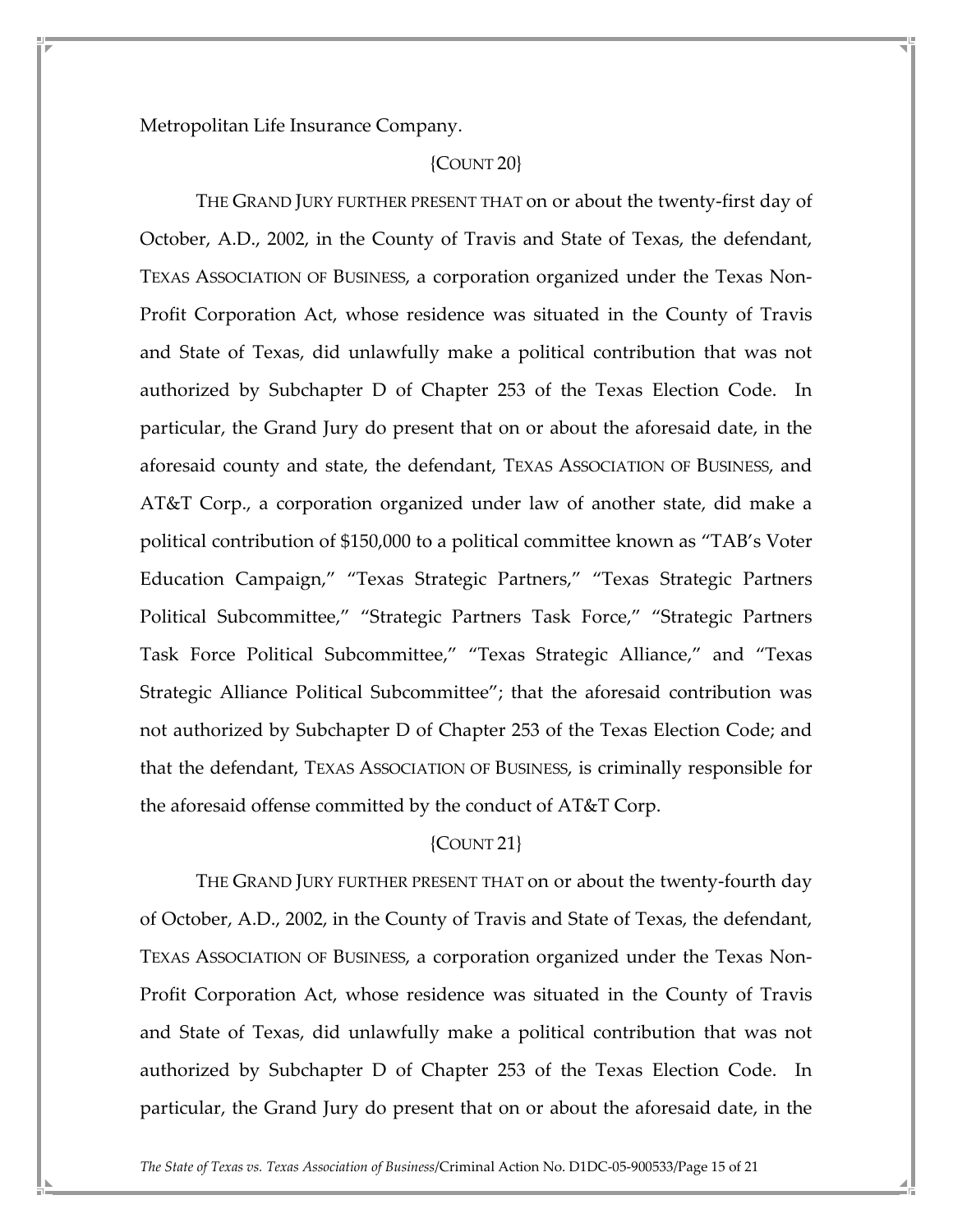aforesaid county and state, the defendant, TEXAS ASSOCIATION OF BUSINESS, and Alliance for Quality Nursing Home Care Inc., a corporation organized under law of another state, did make a political contribution of \$300,000 to a political committee known as "TAB's Voter Education Campaign," "Texas Strategic Partners," "Texas Strategic Partners Political Subcommittee," "Strategic Partners Task Force," "Strategic Partners Task Force Political Subcommittee," "Texas Strategic Alliance," and "Texas Strategic Alliance Political Subcommittee"; that the aforesaid contribution was not authorized by Subchapter D of Chapter 253 of the Texas Election Code; and that the defendant, TEXAS ASSOCIATION OF BUSINESS, is criminally responsible for the aforesaid offense committed by the conduct of Alliance for Quality Nursing Home Care Inc.

#### {COUNT 22}

 THE GRAND JURY FURTHER PRESENT THAT on or about the twenty-fourth day of October, A.D., 2002, in the County of Travis and State of Texas, the defendant, TEXAS ASSOCIATION OF BUSINESS, a corporation organized under the Texas Non-Profit Corporation Act, whose residence was situated in the County of Travis and State of Texas, did unlawfully make a political contribution that was not authorized by Subchapter D of Chapter 253 of the Texas Election Code. In particular, the Grand Jury do present that on or about the aforesaid date, in the aforesaid county and state, the defendant, TEXAS ASSOCIATION OF BUSINESS, and The Boeing Company, a corporation organized under law of another state, did make a political contribution of \$5,000 to a political committee known as "TAB's Voter Education Campaign," "Texas Strategic Partners," "Texas Strategic Partners Political Subcommittee," "Strategic Partners Task Force," "Strategic Partners Task Force Political Subcommittee," "Texas Strategic Alliance," and "Texas Strategic Alliance Political Subcommittee"; that the aforesaid contribution was not authorized by Subchapter D of Chapter 253 of the Texas Election Code;

The State of Texas vs. Texas Association of Business/Criminal Action No. D1DC-05-900533/Page 16 of 21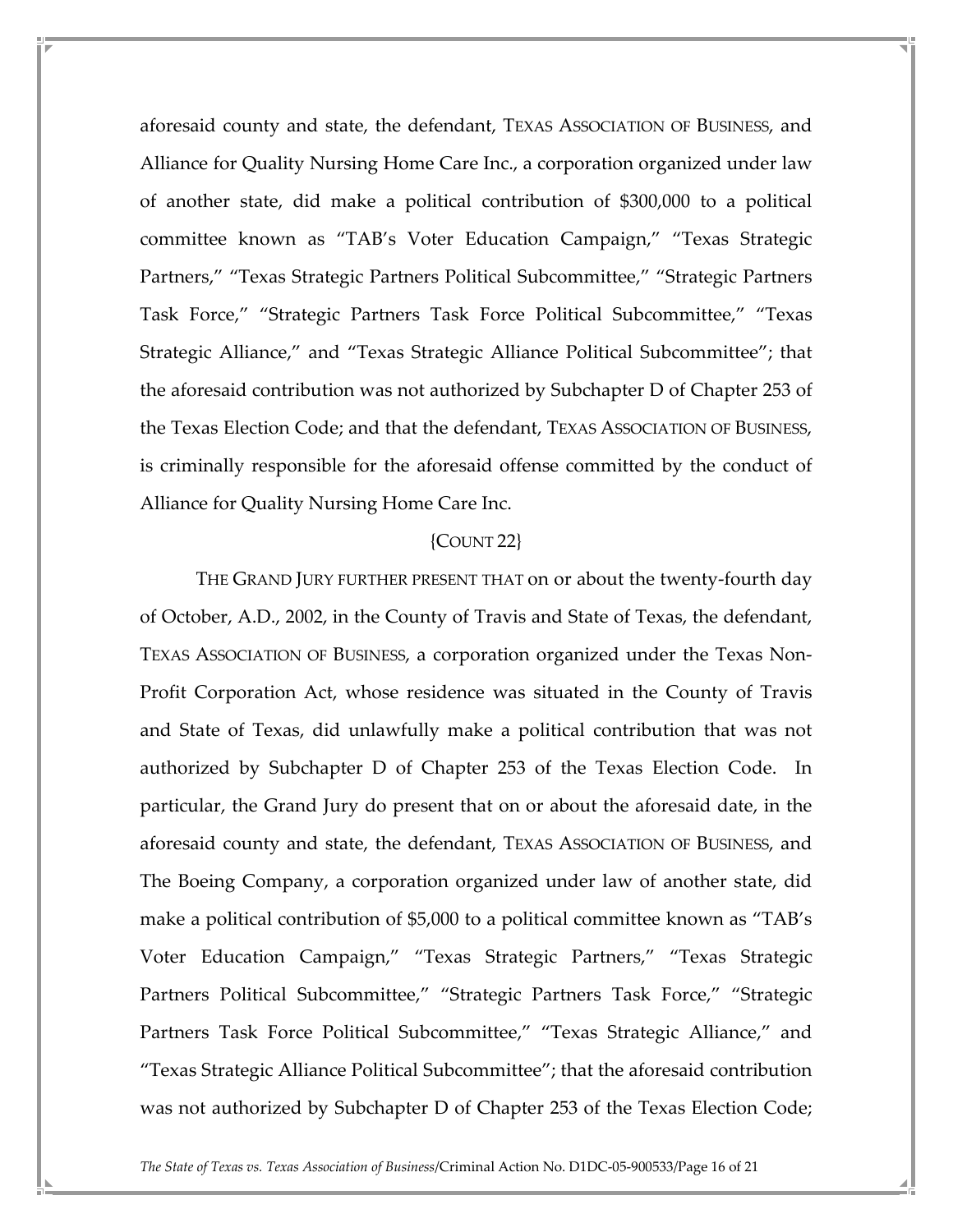and that the defendant, TEXAS ASSOCIATION OF BUSINESS, is criminally responsible for the aforesaid offense committed by the conduct of The Boeing Company.

### ${COUNT 23}$

 THE GRAND JURY FURTHER PRESENT THAT on or about the twenty-fourth day of October, A.D., 2002, in the County of Travis and State of Texas, the defendant, TEXAS ASSOCIATION OF BUSINESS, a corporation organized under the Texas Non-Profit Corporation Act, whose residence was situated in the County of Travis and State of Texas, did unlawfully make a political contribution that was not authorized by Subchapter D of Chapter 253 of the Texas Election Code. In particular, the Grand Jury do present that on or about the aforesaid date, in the aforesaid county and state, the defendant, TEXAS ASSOCIATION OF BUSINESS, and Corrections Corporation of America, a corporation organized under law of another state, did make a political contribution of \$12,000 to a political committee known as "TAB's Voter Education Campaign," "Texas Strategic Partners," "Texas Strategic Partners Political Subcommittee," "Strategic Partners Task Force," "Strategic Partners Task Force Political Subcommittee," "Texas Strategic Alliance," and "Texas Strategic Alliance Political Subcommittee"; that the aforesaid contribution was not authorized by Subchapter D of Chapter 253 of the Texas Election Code; and that the defendant, TEXAS ASSOCIATION OF BUSINESS, is criminally responsible for the aforesaid offense committed by the conduct of Corrections Corporation of America.

#### {COUNT 24}

 THE GRAND JURY FURTHER PRESENT THAT on or about the twenty-fourth day of October, A.D., 2002, in the County of Travis and State of Texas, the defendant, TEXAS ASSOCIATION OF BUSINESS, a corporation organized under the Texas Non-Profit Corporation Act, whose residence was situated in the County of Travis and State of Texas, did unlawfully make a political contribution that was not

The State of Texas vs. Texas Association of Business/Criminal Action No. D1DC-05-900533/Page 17 of 21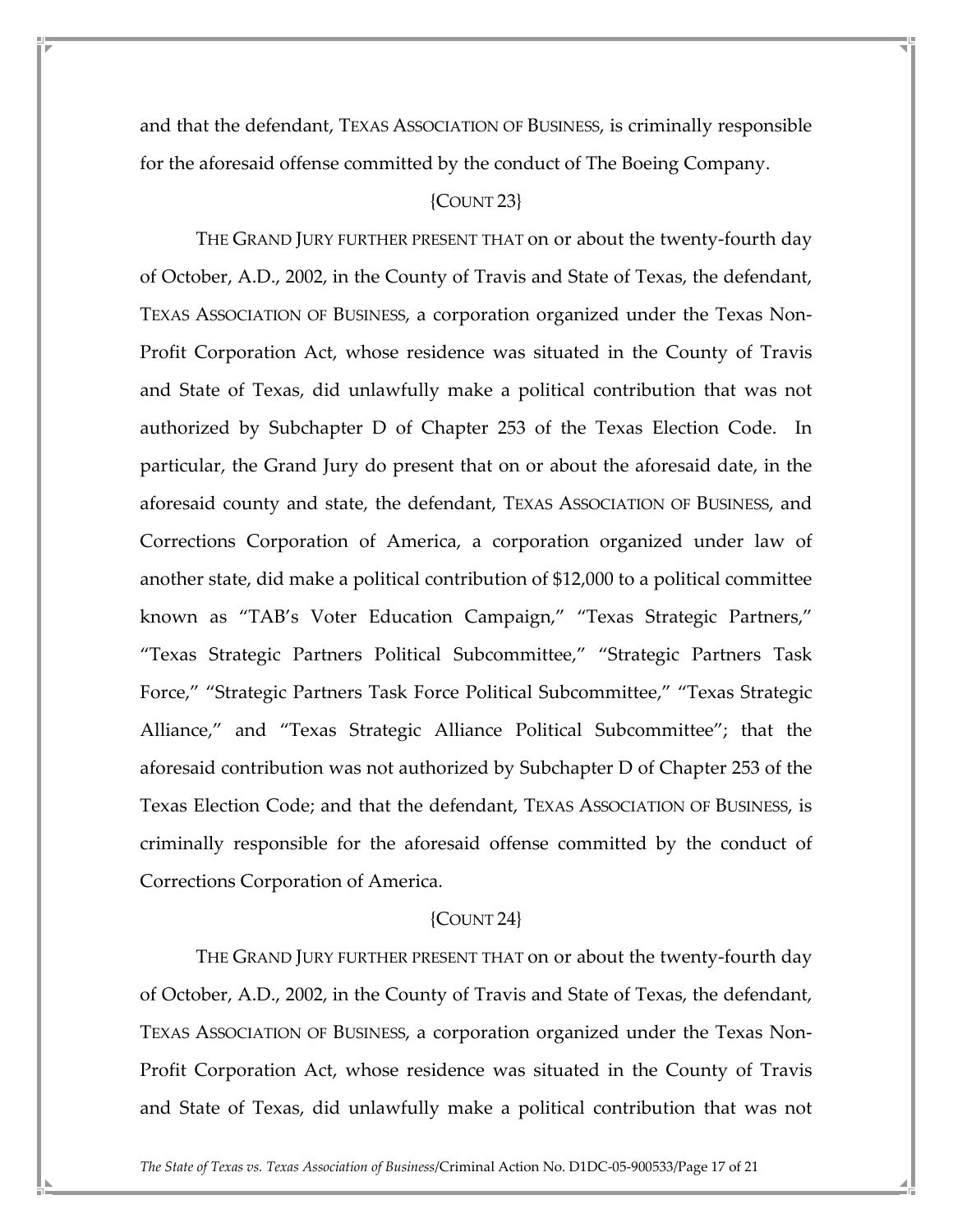authorized by Subchapter D of Chapter 253 of the Texas Election Code. In particular, the Grand Jury do present that on or about the aforesaid date, in the aforesaid county and state, the defendant, TEXAS ASSOCIATION OF BUSINESS, and J.F. Thompson, Inc., a corporation organized under the Texas Business Corporation Act, did make a political contribution of \$25,000 to a political committee known as "TAB's Voter Education Campaign," "Texas Strategic Partners," "Texas Strategic Partners Political Subcommittee," "Strategic Partners Task Force," "Strategic Partners Task Force Political Subcommittee," "Texas Strategic Alliance," and "Texas Strategic Alliance Political Subcommittee"; that the aforesaid contribution was not authorized by Subchapter D of Chapter 253 of the Texas Election Code; and that the defendant, TEXAS ASSOCIATION OF BUSINESS, is criminally responsible for the aforesaid offense committed by the conduct of J.F. Thompson, Inc.

### {COUNT 25}

 THE GRAND JURY FURTHER PRESENT THAT on or about the twenty-fourth day of October, A.D., 2002, in the County of Travis and State of Texas, the defendant, TEXAS ASSOCIATION OF BUSINESS, a corporation organized under the Texas Non-Profit Corporation Act, whose residence was situated in the County of Travis and State of Texas, did unlawfully make a political contribution that was not authorized by Subchapter D of Chapter 253 of the Texas Election Code. In particular, the Grand Jury do present that on or about the aforesaid date, in the aforesaid county and state, the defendant, TEXAS ASSOCIATION OF BUSINESS, and USA Managed Care Organization, Inc., a corporation organized under the Texas Business Corporation Act, did make a political contribution of \$25,000 to a political committee known as "TAB's Voter Education Campaign," "Texas Strategic Partners," "Texas Strategic Partners Political Subcommittee," "Strategic Partners Task Force," "Strategic Partners Task Force Political Subcommittee,"

The State of Texas vs. Texas Association of Business/Criminal Action No. D1DC-05-900533/Page 18 of 21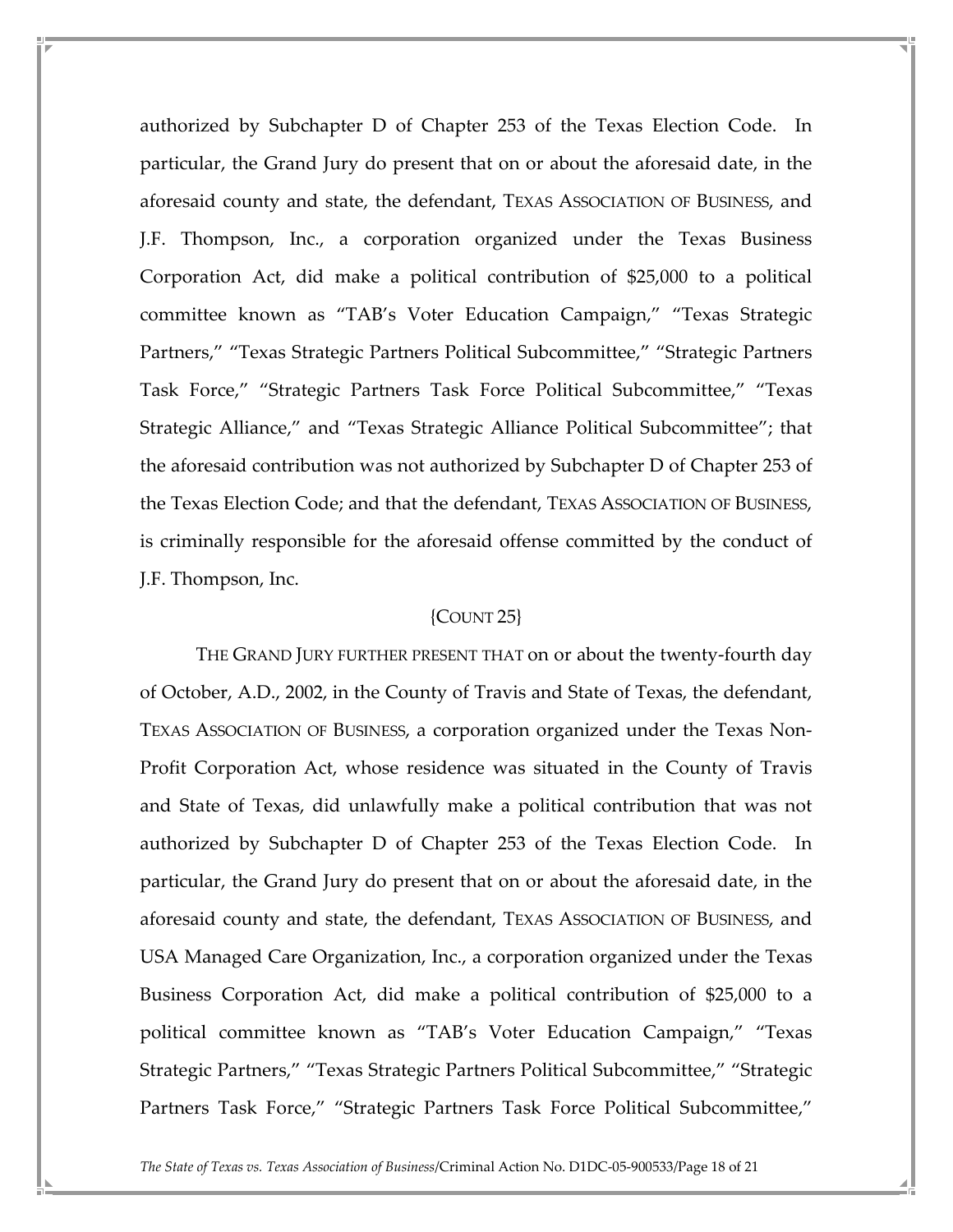"Texas Strategic Alliance," and "Texas Strategic Alliance Political Subcommittee"; that the aforesaid contribution was not authorized by Subchapter D of Chapter 253 of the Texas Election Code; and that the defendant, TEXAS ASSOCIATION OF BUSINESS, is criminally responsible for the aforesaid offense committed by the conduct of USA Managed Care Organization, Inc.

### ${COUNT}$  26}

 THE GRAND JURY FURTHER PRESENT THAT on or about the first day of November, A.D., 2002, in the County of Travis and State of Texas, the defendant, TEXAS ASSOCIATION OF BUSINESS, a corporation organized under the Texas Non-Profit Corporation Act, whose residence was situated in the County of Travis and State of Texas, did unlawfully make a political contribution that was not authorized by Subchapter D of Chapter 253 of the Texas Election Code. In particular, the Grand Jury do present that on or about the aforesaid date, in the aforesaid county and state, the defendant, TEXAS ASSOCIATION OF BUSINESS, and Ace American Insurance Company, a corporation organized under law of another state, did make a political contribution of \$10,000 to a political committee known as "TAB's Voter Education Campaign," "Texas Strategic Partners," "Texas Strategic Partners Political Subcommittee," "Strategic Partners Task Force," "Strategic Partners Task Force Political Subcommittee," "Texas Strategic Alliance," and "Texas Strategic Alliance Political Subcommittee"; that the aforesaid contribution was not authorized by Subchapter D of Chapter 253 of the Texas Election Code; and that the defendant, TEXAS ASSOCIATION OF BUSINESS, is criminally responsible for the aforesaid offense committed by the conduct of Ace American Insurance Company.

## {COUNT 27}

 THE GRAND JURY FURTHER PRESENT THAT on or about the twelfth day of November, A.D., 2002, in the County of Travis and State of Texas, the defendant,

The State of Texas vs. Texas Association of Business/Criminal Action No. D1DC-05-900533/Page 19 of 21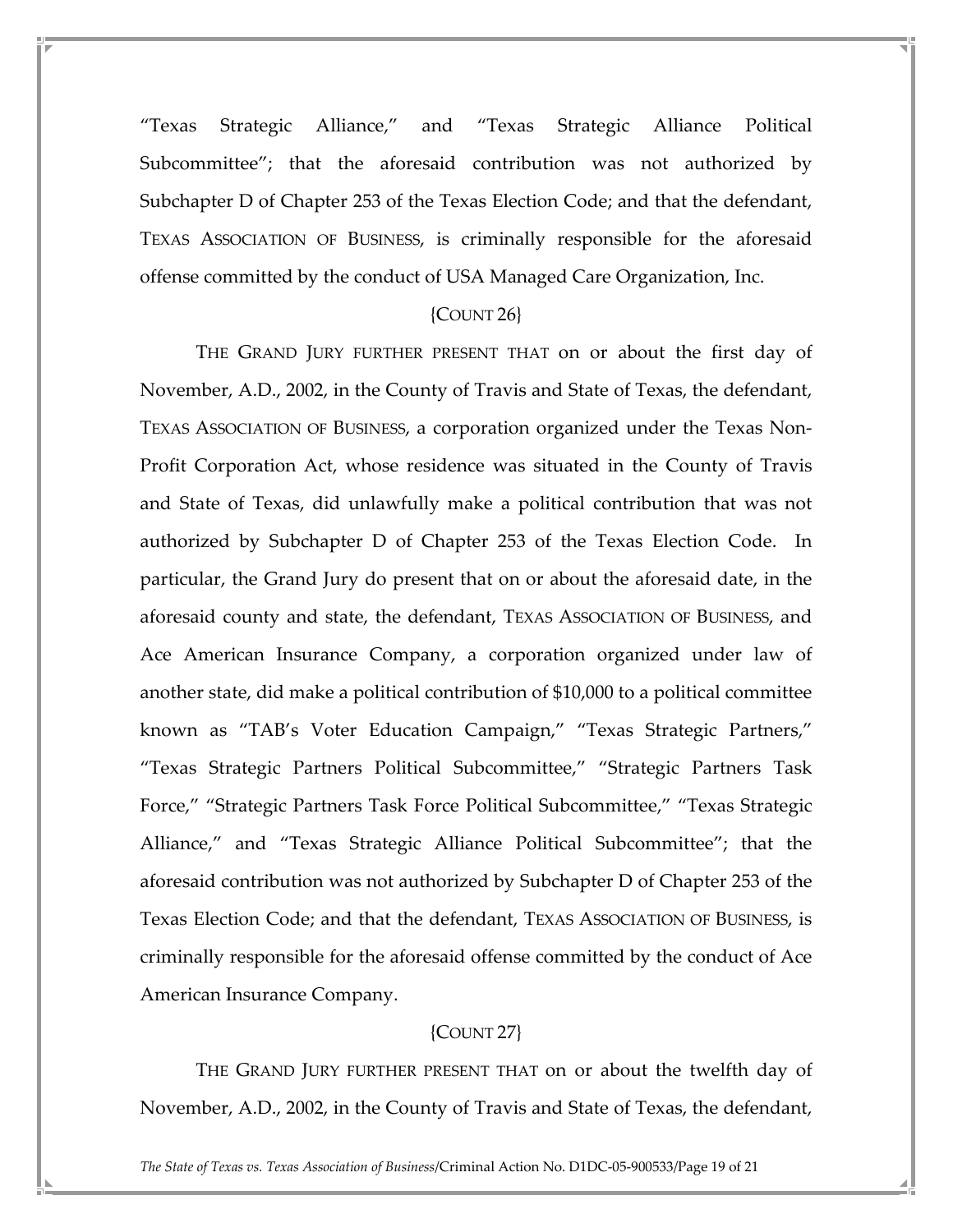TEXAS ASSOCIATION OF BUSINESS, a corporation organized under the Texas Non-Profit Corporation Act, whose residence was situated in the County of Travis and State of Texas, did unlawfully make a political contribution that was not authorized by Subchapter D of Chapter 253 of the Texas Election Code. In particular, the Grand Jury do present that on or about the aforesaid date, in the aforesaid county and state, the defendant, TEXAS ASSOCIATION OF BUSINESS, and Nationwide Mutual Insurance Company, a corporation organized under law of another state, did make a political contribution of \$5,000 to a political committee known as "TAB's Voter Education Campaign," "Texas Strategic Partners," "Texas Strategic Partners Political Subcommittee," "Strategic Partners Task Force," "Strategic Partners Task Force Political Subcommittee," "Texas Strategic Alliance," and "Texas Strategic Alliance Political Subcommittee"; that the aforesaid contribution was not authorized by Subchapter D of Chapter 253 of the Texas Election Code; and that the defendant, TEXAS ASSOCIATION OF BUSINESS, is criminally responsible for the aforesaid offense committed by the conduct of Nationwide Mutual Insurance Company.

#### {COUNT 28}

 THE GRAND JURY FURTHER PRESENT THAT on or about the second day of December, A.D., 2002, in the County of Travis and State of Texas, the defendant, TEXAS ASSOCIATION OF BUSINESS, a corporation organized under the Texas Non-Profit Corporation Act, whose residence was situated in the County of Travis and State of Texas, did unlawfully make a political contribution that was not authorized by Subchapter D of Chapter 253 of the Texas Election Code. In particular, the Grand Jury do present that on or about the aforesaid date, in the aforesaid county and state, the defendant, TEXAS ASSOCIATION OF BUSINESS, and Chamber of Commerce of the United States of America, a corporation organized under federal law, did make a political contribution of \$61,573 to a political